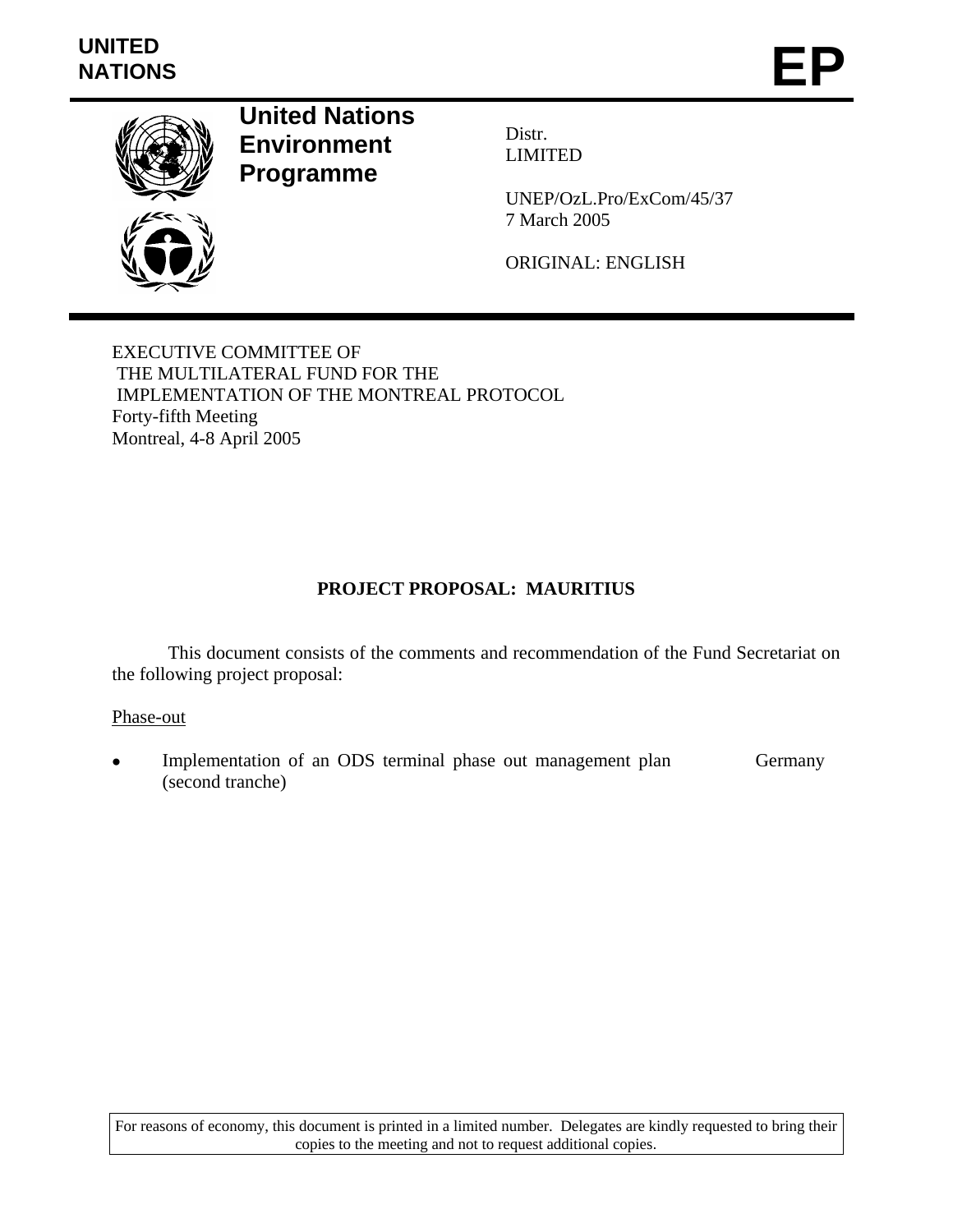#### **PROJECT EVALUATION SHEET – MULTI-YEAR PROJECTS MAURITIUS**

|                                 | <b>PROJECT TITLE</b><br>Implementation of an ODS terminal phase out management plan (second tranche) |      |                                                                                |                | <b>BILATERAL/IMPLEMENTING AGENCY</b> |                                                        |          |      |               |         |          |                |      |
|---------------------------------|------------------------------------------------------------------------------------------------------|------|--------------------------------------------------------------------------------|----------------|--------------------------------------|--------------------------------------------------------|----------|------|---------------|---------|----------|----------------|------|
|                                 |                                                                                                      |      |                                                                                |                |                                      |                                                        |          |      |               | Germany |          |                |      |
| <b>SUB-PROJECT TITLES</b>       |                                                                                                      |      |                                                                                |                |                                      |                                                        |          |      |               |         |          |                |      |
|                                 | (a)                                                                                                  |      | Focusing on the refrigeration servicing sector                                 |                |                                      |                                                        |          |      |               |         |          |                |      |
|                                 |                                                                                                      |      |                                                                                |                |                                      |                                                        |          |      |               |         |          |                |      |
|                                 | NATIONAL CO-ORDINATING AGENCY:                                                                       |      |                                                                                |                |                                      | National Ozone Unit, Mauritius Meteorological Services |          |      |               |         |          |                |      |
|                                 |                                                                                                      |      |                                                                                |                |                                      |                                                        |          |      |               |         |          |                |      |
|                                 | <b>LATEST REPORTED CONSUMPTION DATA FOR ODS ADDRESSED IN PROJECT</b>                                 |      |                                                                                |                |                                      |                                                        |          |      |               |         |          |                |      |
|                                 | $A$ :                                                                                                |      | ARTICLE-7 DATA (ODP TONNES, 2003, AS OF FEBRUARY 2005)                         |                |                                      |                                                        |          |      |               |         |          |                |      |
|                                 | $CFC-12$                                                                                             |      | 4.07                                                                           |                |                                      |                                                        |          |      |               |         |          |                |      |
|                                 |                                                                                                      |      |                                                                                |                |                                      |                                                        |          |      |               |         |          |                |      |
|                                 | B:                                                                                                   |      | <b>COUNTRY PROGRAMME SECTORAL DATA (ODP TONNES, 2003, AS OF FEBRUARY 2005)</b> |                |                                      |                                                        |          |      |               |         |          |                |      |
|                                 | <b>ODS</b>                                                                                           | Foam | Ref.                                                                           | Aerosol        | <b>ODS</b>                           |                                                        | Solvents |      | Process agent |         |          | Fumigant       |      |
|                                 | <b>CFCs</b>                                                                                          |      | 4.07                                                                           |                |                                      |                                                        |          |      |               |         |          |                |      |
|                                 |                                                                                                      |      |                                                                                |                |                                      |                                                        |          |      |               |         |          |                |      |
|                                 | CFC consumption remaining eligible for funding (ODP tonnes)                                          |      |                                                                                |                |                                      |                                                        |          |      |               |         |          | $\overline{0}$ |      |
|                                 | <b>CURRENT YEAR DRAFT BUSINESS PLAN: Total funding US \$70,094: phase-out 1.0 ODP tonne.</b>         |      |                                                                                |                |                                      |                                                        |          |      |               |         |          |                |      |
|                                 |                                                                                                      |      |                                                                                |                |                                      |                                                        |          |      |               |         |          |                |      |
|                                 | <b>PROJECT DATA</b>                                                                                  |      |                                                                                |                | 2003                                 | 2004                                                   | 2005     | 2006 | 2007          |         | 2008     | 2009           | 2010 |
| <b>Montreal Protocol limits</b> |                                                                                                      |      |                                                                                | 29.1           | 14.55                                | 14.55                                                  | 4.36     |      | 4.36          | 4.36    | $\Omega$ |                |      |
| Annual consumption limit        |                                                                                                      |      |                                                                                | $\mathfrak{D}$ | 4                                    |                                                        |          |      | $\Omega$      |         |          |                |      |
|                                 | Annual phase-out from ongoing projects                                                               |      |                                                                                |                |                                      |                                                        |          |      |               |         |          |                |      |
|                                 | Annual phase-out newly addressed                                                                     |      |                                                                                |                |                                      |                                                        |          |      |               |         |          |                |      |
|                                 | Annual unfunded phase-out                                                                            |      |                                                                                |                |                                      |                                                        |          |      |               |         |          |                |      |
|                                 | TOTAL ODS CONSUMPTION TO BE PHASED OUT                                                               |      |                                                                                |                |                                      |                                                        | 2        |      |               | 1       |          |                |      |
|                                 | Project cost as originally submitted (US \$)                                                         |      |                                                                                |                |                                      |                                                        |          |      |               |         |          |                |      |
|                                 | <b>Final Project costs (US \$):</b>                                                                  |      |                                                                                |                |                                      |                                                        |          |      |               |         |          |                |      |
|                                 | <b>Total project funding</b>                                                                         |      |                                                                                |                | 110,000                              | 62.030                                                 | 40,000   |      |               |         |          |                |      |
|                                 | Final Support costs (US \$):                                                                         |      |                                                                                |                |                                      |                                                        |          |      |               |         |          |                |      |
|                                 | <b>Total support costs</b>                                                                           |      |                                                                                |                | 14,300                               | 8,064                                                  | 5,200    |      |               |         |          |                |      |
|                                 | TOTAL COST TO MULTILATERAL FUND (US \$)                                                              |      |                                                                                |                | 124,300                              | 70.094                                                 | 45,200   |      |               |         |          |                |      |
|                                 | Final project cost effectiveness (US \$/kg)                                                          |      |                                                                                |                |                                      |                                                        |          |      |               |         |          |                |      |

| <b>SECRETARIAT'S RECOMMENDATION</b> | Approval at the costs indicated above |
|-------------------------------------|---------------------------------------|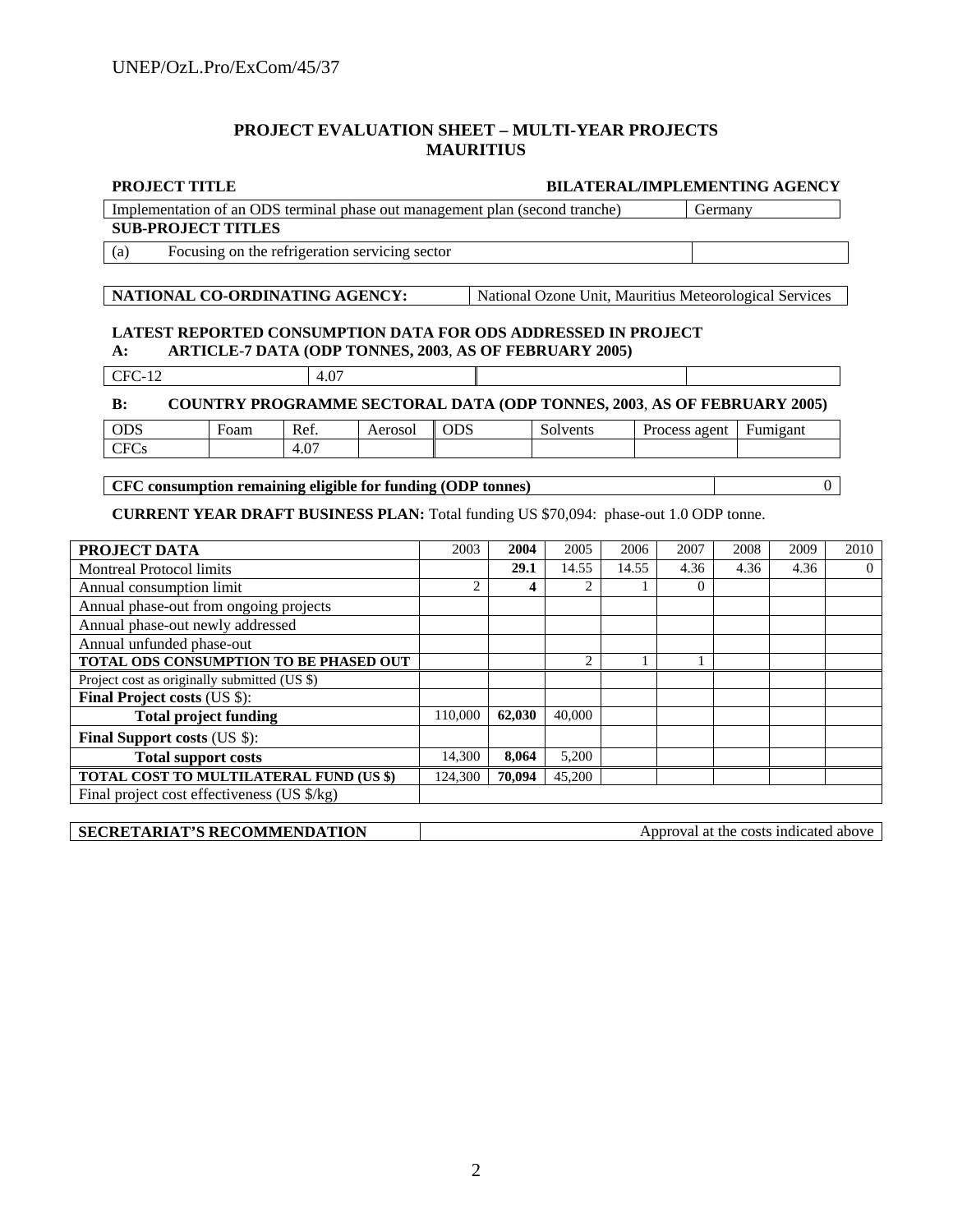## **PROJECT DESCRIPTION**

## Background

1. The Mauritius ODS Terminal Phase-out Management plan (TPMP) was approved by the Executive Committee at its 41st Meeting. The aim of the project is to assist the Government of Mauritius to completely phase out its CFC consumption by 2007. Total funding of US \$212,030 was approved in principle by the Executive Committee. At the same meeting, the Executive Committee approved US \$110,000, plus agency support cost for Germany, for the implementation of the 1st work programme.

2. According to the project proposal, Mauritius should have requested funding for the 2nd tranche at the 44th Meeting. Since funds were still remaining from the 1st work programme at that time, the Government of Mauritius decided to request the 2nd tranche at the 45th Meeting of the Executive Committee.

3. Together with the request for the second work programme, the Government of Mauritius submitted a progress report on the implementation of the first work programme for consideration by the Executive Committee.

#### Progress report on the implementation of the 1st work programme

4. Due to the presence of a "free port" in Mauritius, the training programme for customs officers and the provision of ODS identifiers to the officers was an important activity to be completed to ensure the control of any illegal imports of ODS into the country. In September 2004, a two-day customs training session was conducted. A total of 50 officers attended and six portable refrigerant identifiers were distributed to the country's main border posts.

5. Implementation of the first phase of the incentive scheme for end-users has also started. During the implementation of the 1st phase, it was found that the major CFC consumption in the country is related to the cooling systems installed in government buildings. The Government of Mauritius has already started actions to replace two systems (with a combined refrigerant charge of 1.8 ODP tonnes of CFC-12) for which retrofitting to non-CFC refrigerant is not technically and economically feasible. Converting these two systems will cost the Government of Mauritius about US \$700,000. There is also a relatively new CFC-12 based chiller in good working condition at the New Court House, with a refrigerant charge of 0.5 ODP tonnes. The Electrical Services Department has estimated the cost of retrofitting this system to R-123 refrigerants at US \$200,000. The Government of Mauritius has decided to provide a subsidy of US \$100,000 to retrofit this installation from the funds available under the TPMP. The Memorandum of Understanding is being drafted, and initial payment is to be made to start the conversion process.

6. In the past, Mauritius used 0.45 ODP tonnes of MB for the fumigation of a flour mill (Les Moulins de la Concorde Ltee). However, in order to comply with its obligations under the Montreal Protocol, it banned the import of MB into the country in 2001. However, this situation created a significant problem with the flour mill, which switched to phosphine with negative results (the flour mill asked the Government to request an essential use exemption for fumigation purposes).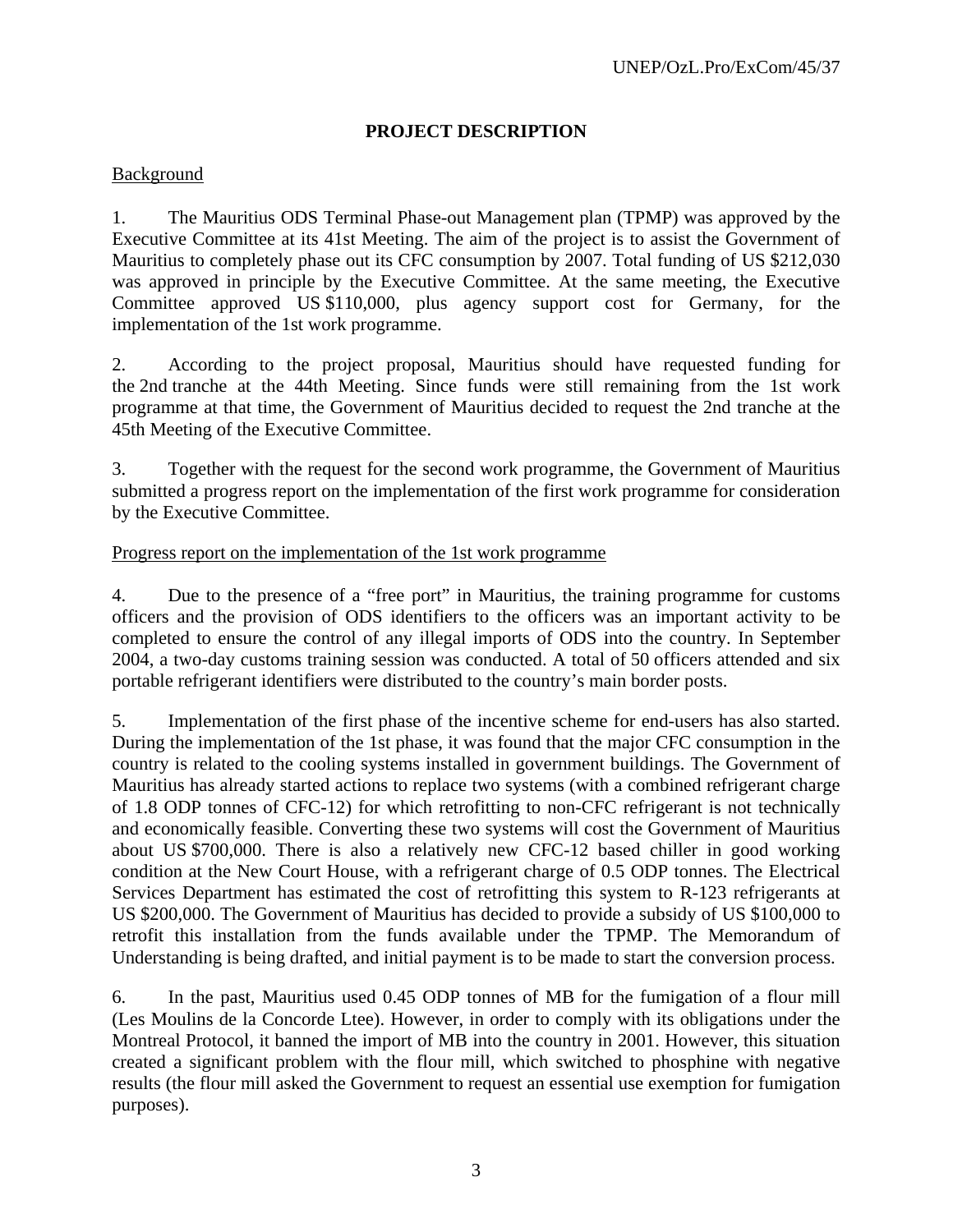7. Specific activities for the phase-out of methyl bromide (MB) in Mauritius were not included in the budget of the TPMP approved for Mauritius. However, since the TPMP is to phase out all ODS in the country, and the Government of Mauritius has specifically requested assistance from the Government of Germany, it was decided to use part of the funding available under the TPMP to address the issue related to MB consumption. The only suitable alternative to MB identified for the flour mill in Mauritius was sulfuryl fluoride (SF). With assistance from the Government of Germany, SF has been successfully registered for use in Mauritius. The application of SF requires a strict safety regime and specialized application equipment. During implementation of the 1st tranche of the TPMP, a fumigator with considerable experience in the use of SF was identified, and will be responsible for training fumigators in SF use and organizing the purchase of SF application equipment.

## Plan of action for the 2nd work programme

8. The Government of Mauritius is requesting US \$62,030 plus agency support costs for the Government of Germany for the implementation of the 2nd work programme of the TPMP. Through this work programme, the Government is committed to phase out an additional 2.0 ODP tonnes of CFCs.

- 9. The activities proposed for the 2nd work programme are the following:
	- (a) Continue the implementation of the incentive scheme for end-users. The retrofit of the chiller at New Court House will start in early 2005 with an estimated time of completion of six months (60 per cent of the cost of the retrofit will be paid in April 2005 and a final payment will be made once the retrofit has been successfully conducted);
	- (b) Training of refrigeration servicing technicians in the use of hydrocarbon refrigerants. An increasing number of hydrocarbon-based refrigerants are being imported into the country. In this regard, the servicing sector has requested training of technicians in the use of hydrocarbons as a refrigerant. Since local expertise is not available in the country, an international trainer will provide a 3 - 5 day training course to a few technicians at the main training centre in Mauritius, who will in turn train other servicing technicians; and
	- (c) Prevent re-introduction of MB at the flour mill Les Moulins de la Concorde Ltee. This activity is to import the amount of SF needed to fumigate the flour mill and procure the specialized equipment for the application of SF (estimated at US \$15,000). The fumigation date will be decided by the Ozone Unit together with the flour mill once the chemical and equipment has arrived in the country.